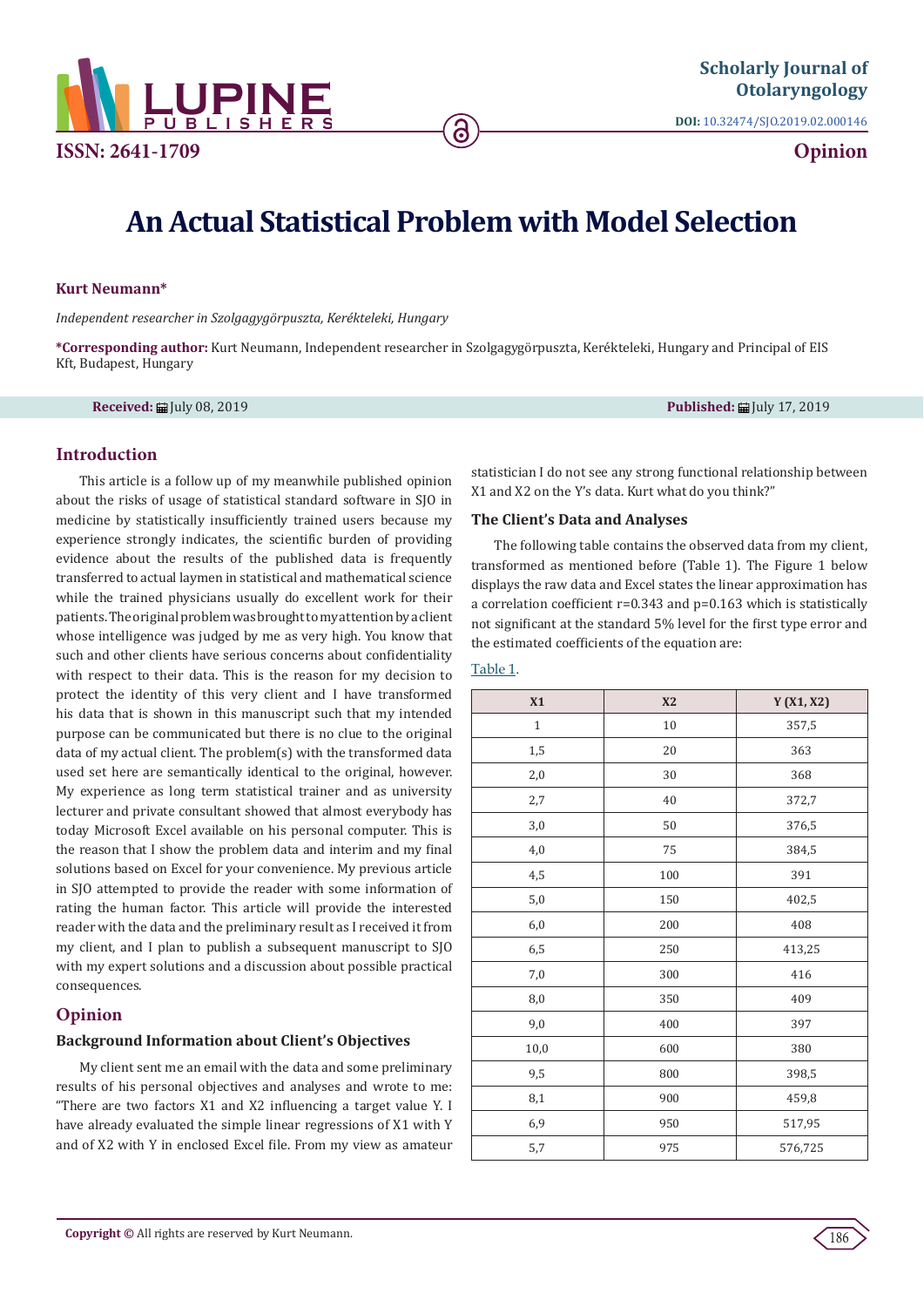

Y=372.256 + 6.8856. X1+residuals

The Figure 2 below displays the raw data and Excel states the linear approximation has a correlation coefficient r=0.7994 and p=0.00006876 which is statistically highly significant at the standard 5% level for the first type error and the estimated coefficients of the equation are:



Y=366.146 + 0.129242. X2 + residuals

My first analysis step was to use the Excel function group "data analysis" (which must be activated prior to its first usage) and I did choose the statistical function Regression with variable X1 and X2 vs Y in a linear statistical model. In case you could not find "data analysis" in the Excel version of your PC your IT colleagues or dealer can help you.

#### **Table 2**.

| <b>Observation Number</b> | <b>Estimate for Y</b> | <b>Residuals</b> |
|---------------------------|-----------------------|------------------|
| 1                         | 390,738687            | -33,2386874      |
| $\overline{2}$            | 388,178818            | -25,1788183      |
| 3                         | 385,618949            | -17,6189492      |
| $\overline{4}$            | 381,321047            | $-8,62104728$    |
| 5                         | 380,499211            | -3,99921095      |
| 6                         | 376,272079            | 8,22792085       |
| 7                         | 376,390029            | 14.6099707       |
| 8                         | 380,971012            | 21,5289884       |
| 9                         | 381,206912            | 26,7930881       |
| 10                        | 385,787894            | 27,4621058       |
| 11                        | 390,368876            | 25,6311236       |
| 12                        | 390,604777            | 18,3952232       |
| 13                        | 390,840677            | 6,15932292       |
| 14                        | 417,85477             | -37,8547701      |
| 15                        | 457,904109            | -59,404109       |
| 16                        | 487,922467            | -28,1224669      |
| 17                        | 507,276728            | 10,6732721       |
| 18                        | 522,167957            | 54,5570433       |

Excel showed me the following results in the approximation of the simultaneous model fitting with X1 and X2: Y= 397.644 – 8.69016. X1 + 0.178521. X2 + residual

The correlation coefficient was reported from Excel as r=0.85668 and had a significance level p<0.05 with p=0.000048736 and this was somewhat smaller than for the X2 evaluation alone.

In addition, the residual variances were for X1 alone V(X1)  $=$  2948.78 and for X2 alone V(X2) = 1206.68 while for X1 and X2 V (X1, X2) =948.839 was the best result in goodness of fit assessment. The symbol V(something) refers to the residual variance in the statistical results (see there under the Analysis of variance tables). Another numerical section of Excel data analysis software (see regression plot options residuals plot) is shown below (Table 2). The observation number in the table above is the running line number (not displayed) in the data table of X1, X2 and Y. The number of decimals shown in the prior text and result were chosen according to the best of Microsoft Excel standards or my taste. I hate discussions about numbers of decimals unless required by law or scientific standards. The fact section of my example is now ending here. You or your consulting statistician can now try to decide which of the model's results are sufficient for going back to me with your decision. My alternative offer is that you think and work thru two or more optional work steps to find a better statistical model with a sound statistical justification for this data set.

#### **Limitation of Liability**

As neither Microsoft or other standard software providers or publishers provide any warranties or liabilities for their products,